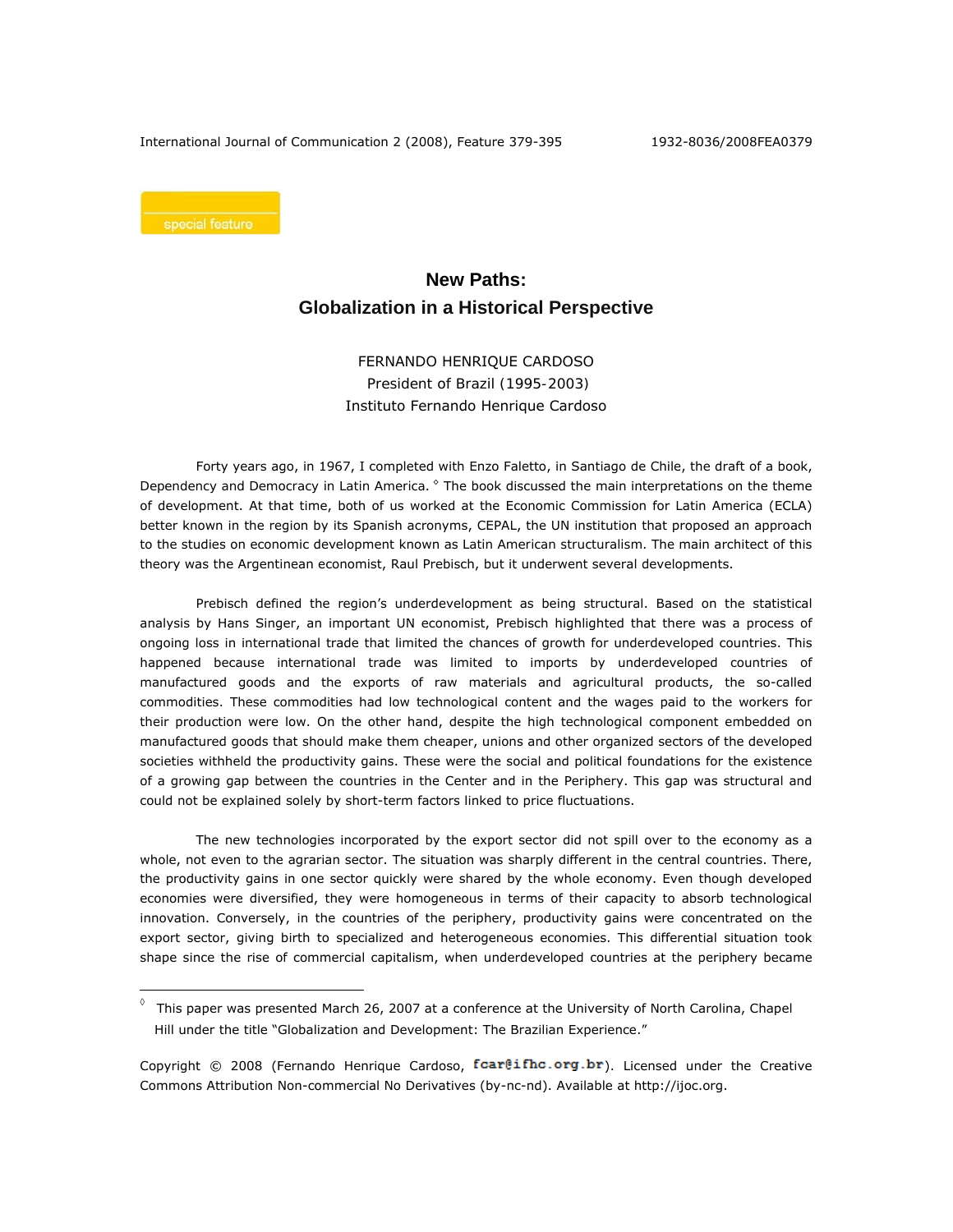linked through the international market to countries in a more advanced economic and technological situation.

I mention this for two reasons. To show that CEPAL's economic thinking had nothing to do with the simplifications intrinsic to a vulgar version of the theory of imperialism, that is, always ready to reduce everything to a political coercion imposed by the central countries over the periphery. But also, and foremost, to underscore that Latin American structuralism always sought to combine economic analysis with political analysis.

Prebisch never forgot that the development process has an inescapable component of productivity gains which are impossible to achieve without scientific and technological innovation and without capital accumulation. Neither did he forget to show why economic analysis based on classical theory no longer worked for a couple of reasons. First, because trade unions in industrialized countries struggled for a greater share of the national product. Likewise, because the State needed to increase tax revenues to build a better society. And also because the concentration on the agro-exporting sector profoundly distorted the structure of peripheral economies.

What was to be done to reverse such a situation? The answer was a complex one.

The State had to do what the market had not done: achieve capital accumulation through taxation and enlarge the technological component of production. In other words, it would be necessary to industrialize the countries, releasing them from the straitjacket of the agrarian, pastoral and mining production. Instead of directing production to the external market, direct it primarily to the internal market. The constant deterioration of the terms of trade leading to cyclical crises in the balance of payments, foreign exchange controls had to be imposed. To stimulate the reorientation of the economy *hacia adentro*, some planning would be required. It was essential to attract foreign and domestic capital to spur economic growth.

All this implied improving the efficiency of the State apparatus and of public policies.

In the book written with Faletto, we expanded the structuralist argument, including other historical and political aspects that conditioned the development of peripheral economies. Instead of considering all economies as homogeneous, we showed that, in each one, social groups and classes interacted in a variable way with each other and with the central countries. There were two basic types of insertion for the Latin American economies in the international system. One, when the export-oriented production remained under the control of domestic producers. Another was when there was foreign investment. Historically, this differentiation depended on many factors, such as the availability of land or mineral resources. It also depended, since colonial times, on the size of the population, on the political capacity of groups and classes to build effective power structures, on their capacity to negotiate with the external sectors, and so forth. In all cases, there was no *single and inevitable specific form of dependency*  insofar as it was not the outcome of an external imposition, but the combination of internal and external factors, and of their ensuing alliances.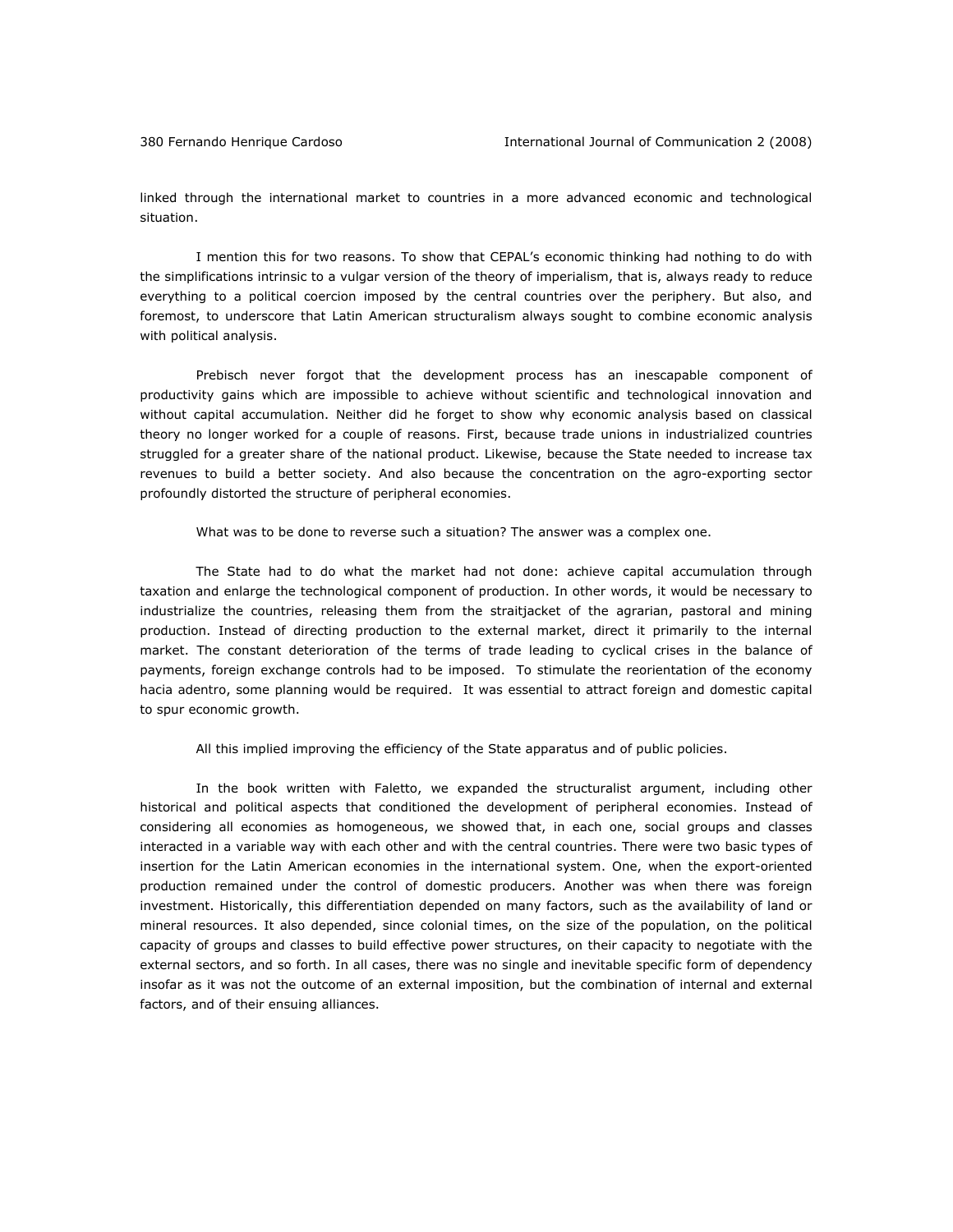In some cases, as a result of direct foreign investment in the export sector, the so-called economies of enclave were formed. Seldom had any domestic sector taken part in such type of economic exploitation. In general, local agricultural and mining producers played a secondary role in the enclaves throughout the 19th century. The middle classes only marginally benefited from the system, using the local state as collector and re-distributor of the taxes levied in the enclaves.

The workers of this sector, indeed, were directly dependent on it, whereas the rural masses of the traditional sector were marginalized, especially in the countries with huge indigenous populations (the cases of Bolivia and Central America and, to a lesser extent, of Chile and Mexico). In other cases, local proprietary classes devoted themselves to agricultural activities, generating their own capital accumulation (given the abundance of land and the cheap labor force, when not outright slave labor). Later, this enabled them to diversify their capital toward industrial production (as in the case, for instance, of Argentina and Brazil).

The emphasis of the book was not, therefore, on *dependency,* even though it was read through this prism because the "theory of dependency" was then fashionable, despite our explicit opposition to this simplified version of the theory of imperialism.

The emphasis was on the variability of the forms of integration to the world market and on the existing alternatives for the countries' economic growth, even when in situations of dependency.

In the 1960s, a trend toward a growing association between domestic capitals and foreign capitals in local production was already discernible, particularly in industry and services (transport and financial services being the ones with a strong foreign participation, especially from Britain since the 19th century). Taking advantage of the boom in the production of manufactured goods after the Second World War, foreign capital became prominent in industrial investment, especially in Brazil and, to a lesser extent, in Mexico. In other words, what we then called the "the new form of dependency" was, actually, the beginning of the process that would fully unfold later and be known as *globalization*.

At that time, not even the notion of multinational corporations was of current use. They were called trusts insofar as the expression "multinational corporation" was only coined by Raymond Vernon in 1971. What then about globalization?

We knew nothing about it at that time. And yet, using another expression — internationalization of the internal market — we were actually dealing with the dawn of the globalization process. We demonstrated, furthermore, that foreign capital investment to produce industrial goods required the expansion of the internal market, with all the ensuing political consequences. We went as far as foreseeing that the continuity of development in the periphery was now feasible, contrary to the widespread belief at the time that this was impossible within the capitalist system. We argued that to maintain future expansion of the production, it would be necessary to gain the international market for manufactured goods through exporting differently than primary-export economies. The external market would become the condition for the continuity of economic growth, thus turning around the argument that the driver of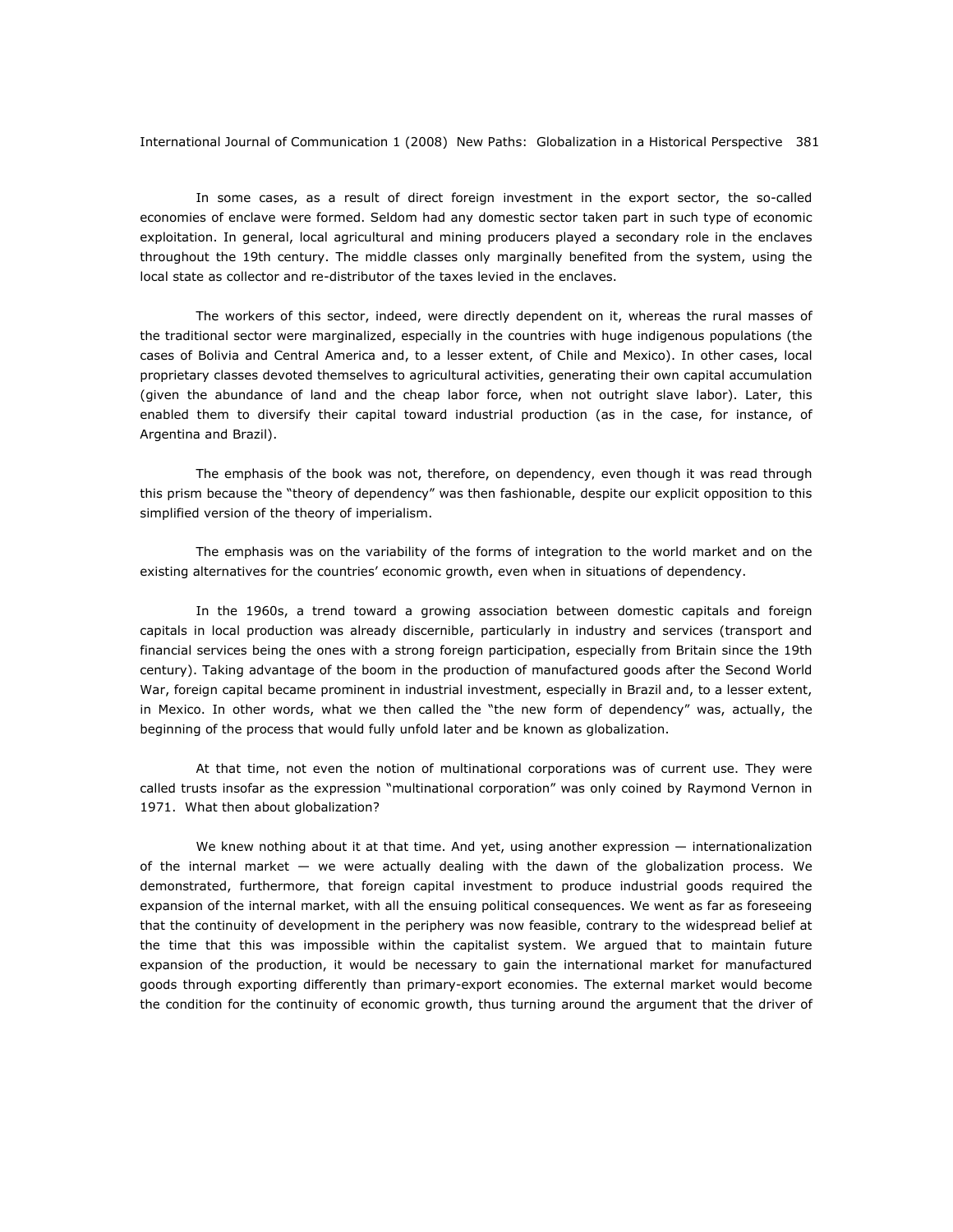development was the internal market. However, we did not and could not have any idea of the immense impact that the new phase of capitalism would bring about, mainly in the financial systems.

In this essay, I do not wish to follow, step-by-step, the relation between Center and Periphery as we saw it in the past compared with today's relationship between advanced economies and emerging economies, to use the current fashionable term. I just want to emphasize that ECLA had then a "vision" that stressed the structural differences between Center and Periphery and the fact that my book with Faletto did not deviate from it. It added the historical dimension to show how the diverse situations of dependency came into being. We did this through an integrated approach of the economic, social and political factors in the formation of capitalism in the periphery. And more importantly, the book revealed that there were differences between countries concerning the opportunities for growth and integration in the international market. It downplayed the relative weight of the external factors in the interplay of the indigenous social classes among themselves and in their relations with the countries of the Center. It also analyzed the changes that occurred in the countries of the region as the overall conditions of capitalism evolved.

We were concerned with the degrees of national autonomy and, therefore, with the role the state would play in development decisions. It was not yet possible to anticipate the relative autonomy of multinational corporations vis-à-vis states, not even central states. Nor could we envision a situation in which the great organizations created to stabilize the economic order and to provide greater opportunities of growth to underdeveloped countries, like the IMF (International Monetary Fund) and the World Bank, would reveal their fragility. Today they are clearly incapable of managing the dynamism of the global economy and of the multinational corporations as well as balancing the growth of emerging economies.

◊◊◊

## Forty years later, where do we stand?

After the fall of the Berlin wall, signaling the end of the bipolarity between the Soviet Union and the United States (or the "free world," as the Western bloc presumptuously called itself) and after the technological advances, with the prevalence of the hi-tech and of the revolution in the means of communication and transport, we live in another world. Neither better nor worse, but different. The ongoing technological innovations that change the mode of production and, above all, the rise of finance capital that became globalized — thanks to the Internet, (among other factors), redesigned the global order. International trade has been growing at a higher rate than the GDP (Gross Domestic Product). In spite of that, the scarcity of jobs and the inequalities keep hurting the poor countries while the global population continues to grow.

The discussions about *another globalization*, non-asymmetric nor producer of income and employment concentration, inflame hearts and some minds. They may have a denouncing power, but they do not change the predictable course of events. Quoting a famous statement uttered at the end of the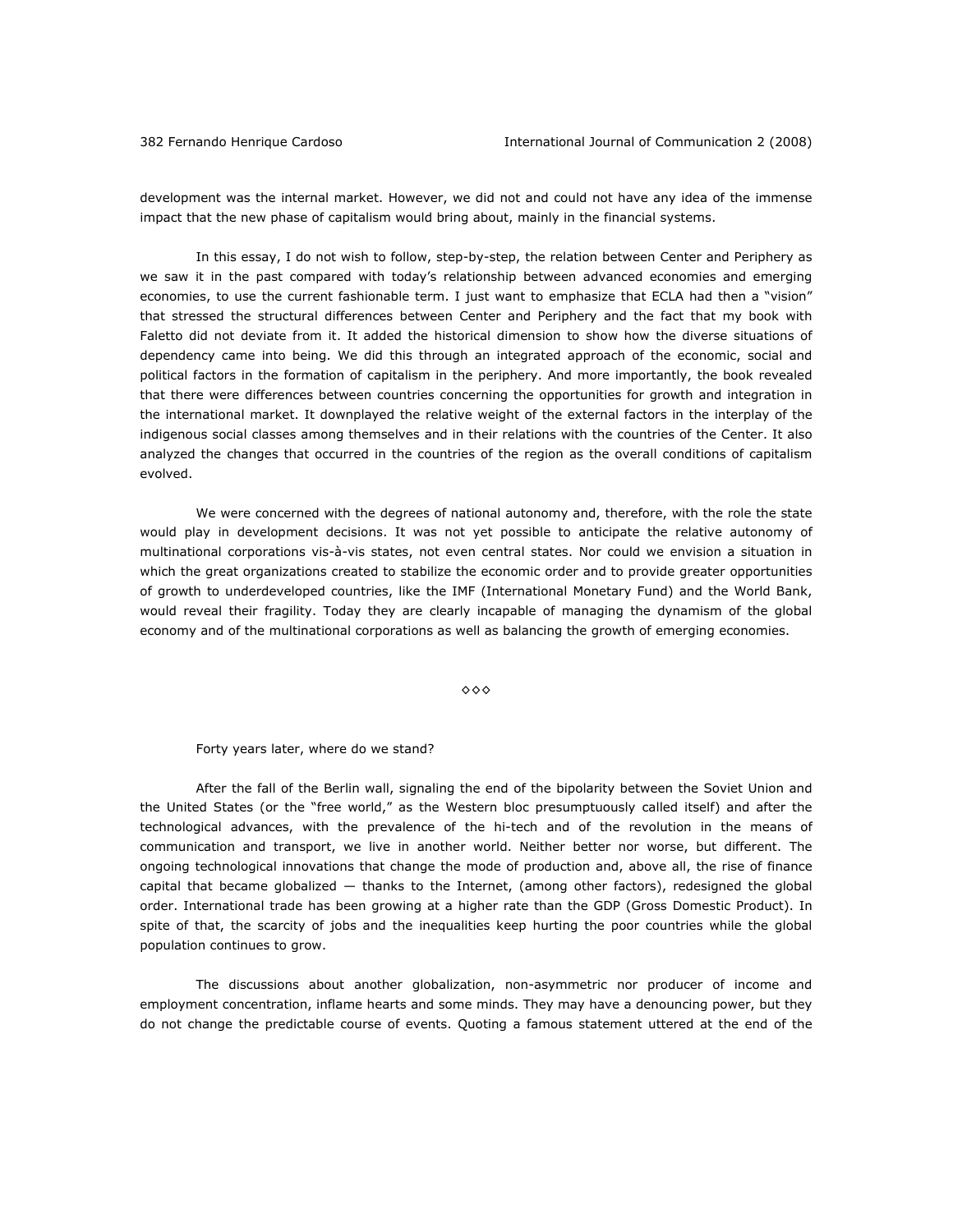seventies by the then-secretary for international affairs of the Italian Communist Party and now President of Italy, Giorgio Napolitano: "Either we internationalize ourselves or they will internationalize us." It may seem like a play on words, but it is not.

In the final chapter of the book *Dependency and Development* that describes the new dependency, we stressed that some countries like China and the Soviet Union took political decisions that allowed them a greater autonomy in the international market and economic development. The price paid for this outcome was the initial closure of the economy, the omnipresent state, the suppression of civic liberties and the concentration of human and technical resources in the pursuit of strategic objectives of economic growth and military power. Such a path seemed excluded from the horizon of the Western world and also from the majority of the countries of Latin America, the region that some have called the "farthest West." With the exception of Cuba and of some few and failed alternatives to ensure autonomy through isolation, the majority of the countries of the region followed another path. On the other hand, in the context of the Cold War, any misbehavior was soon construed as a dangerous threat to the Western world. Even so, it is impossible to understand the political environment and the intellectual viewpoints of that period without recalling that the Soviet Union, Cuba and China represented a counterpoint to the style of Western capitalist development and influenced the decisions and intellectual analyses made in the region.

## What about today, after the end of bipolarity?

 $\overline{a}$ 

The unfeasibility of a path to autonomy<sup>1</sup> at the price of freedom (even though the global economy is dominant) does not imply the nonexistence of forms of international integration that safeguard national interests and ensure better standards of living for each people. This is what Napolitano's statement refers to: the search for alternative paths that do not imply the automatic repetition of the recipes prescribed by the ideologues of the globalization and of the economy as if there was one single path to development.

The opportunities for a more favorable integration are not the same for all. As in the past, there were different forms of integration into commercial capitalism and later, of reintegration into the world order under the aegis of industrial capitalism. Now, with globalization anchored on the technological and financial advantages of central countries, each country of the old periphery will follow paths of variable success. And I say the "old" periphery for the following reasons: insofar as the expansion of globalized capitalism is based on the planetary distribution of world production and on the interconnection and power of financial capitals, the notion of *national property* is undermined, in the same way as the national mechanisms of control became fragile to deal with capital mobility.

Global networks were created, incorporating across borders, segments of the old peripheral countries. Simultaneously, with the migrations and with the continuing marginalization of industrial and commercial segments, provoked by technological innovation, sectors of the central countries are now being confronted with situations that make them closer to what occurs in less developed countries, and

 $<sup>1</sup>$  In the Latin American analyses, the active presence of the national state was seen as the condition to</sup> achieve, at the same time, autonomy and economic growth.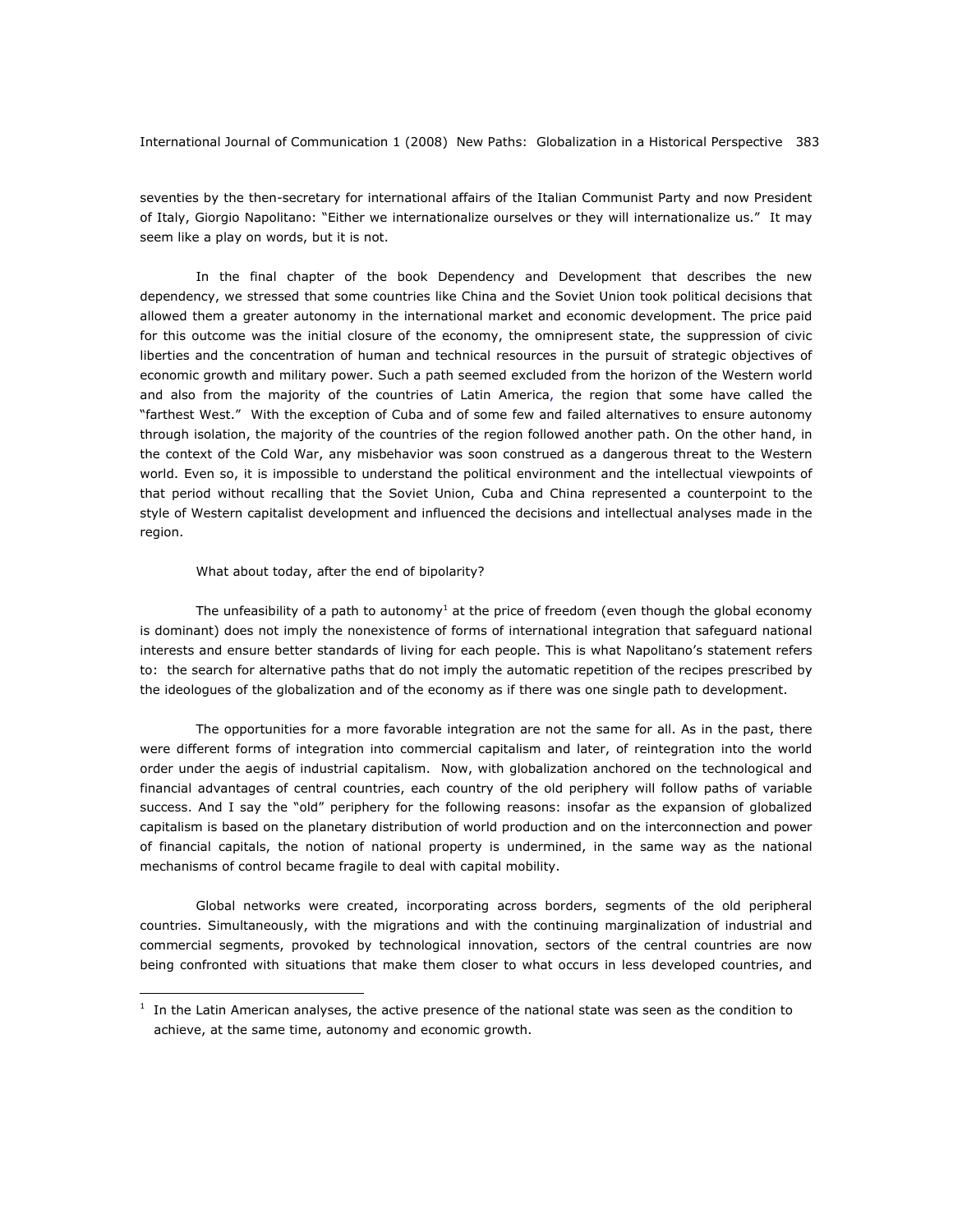vice versa. New Orleans is farther from New York than São Paulo, despite the fact that, taken as a whole, Brazilian economy and society are "underdeveloped" when compared with the American situation. We have, however, to place this qualification between quotes since it is now much more difficult to evaluate countries as a whole, given the interconnection of parts of them with the global networks. Even in the case of China, while Shanghai pulsates in the rhythm of globalization, a large part of the Chinese countryside remains immerged in underdevelopment.

Things being what they are, what are the opportunities for Latin American countries to position themselves in the new global environment?

Let us start with foreign policy.

Who could envision that the outcome of the end of bipolarity would not be the Pax Americana but, rather, the end of the possibility for any Global Empire? Today, after the deadlock in Iraq and the tensions in the Middle East and the Islamic world in general, it would be more fitting for the world diplomacy to focus on rebuilding what the United Nations was supposed to be: a forum to avoid war, with enforcement capacity. For such a mechanism to be viable, it is imperative to revise the global political objectives of the hegemonic countries. It will be necessary to define a policy more of containment than of aggression, forsaking the dream of westernizing the world and of raising the American democratic institutions to the condition of universal paradigm. We must act as if we were in the post-Napoleonic period, though without the restoration ideals. We need new democratic Metternichs capable of strengthening peace through the inclusion of more partners and not through the *entente* between the superpowers. There is no military might nor moral convening power capable of uphold a world controlled neither by a single hyper-power nor by a coalition of a few superpowers.

If the great powers fail to acknowledge the need for a new global contract, we will witness, in silence and complicity, the emergence from the shadows of new gladiators, unconstrained by any rules, with profound risks of global confrontations.

The most salient of these new actors is, of course, China, with a growing influence on Asia and Africa. But it is not the only one. Great Russia is also repositioning itself as a powerful player in Central Asia and the Middle East. The Islamic world is seeking to affirm its unity in response to the interventionist follies. Meanwhile, Europe hesitates about how far to expand its Union (will it encompass Islamic Turkey or not?) and about the role it should play in the world. Latin America is divided between a regressive populism and the fear of becoming again the vassal of an exhausted empire, reliving the fate of some Latin American countries that remained attached to English interests when Britannia no longer ruled the waves.

Not to mention Africa, still seen uniformly by the West as a continent of tragedy, in spite of the many advances made and of the growing alliances of Sub-Saharan African countries with China and, in some cases, with other "South" countries.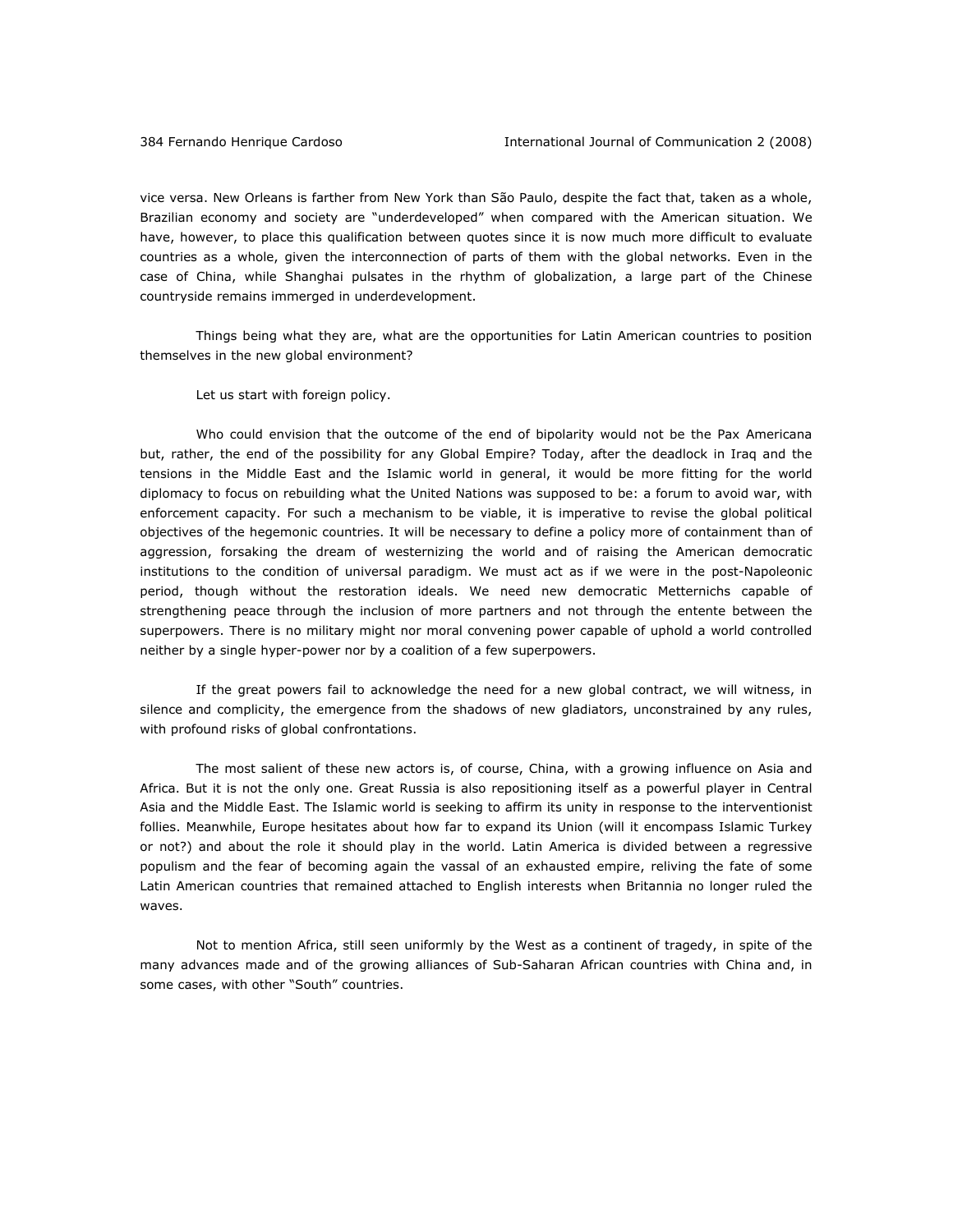From the political standpoint, contrary to the Cold War period, globalization did not shrink the options open to underdeveloped countries. It acts more like a fragmenting force than like the leveling force that would render the world homogeneous. It disconnects and reconnects segments of countries at another level as economic growth produces more inequality, within and among countries. The very dynamics of the globalized economy hampers unilateral impositions.

There is always a lack of consent and the monopoly in the use of force is undermined as an increasing number of countries manage to acquire powerful weapons, be they atomic or not, thanks to the existence of a global black market, besides the proliferation of new weapons of terror, such as the suicidebombers.

On the other hand, the expansion of the technological revolution in communications (the same one that paved the way for globalization) hammers in the minds and concerns of the richest countries the persistent inequality between classes and nations. The challenge of poverty is for good at the core of the global agenda. There are also new challenges affecting both the rich and the poor that the world as a whole is confronted with, rich and poor included. That is the case, for example, of the greenhouse effect that, in correlation with the energy question, has an impact on national and international policy decisions on an unprecedented scale. In this context, developing countries are playing a new strategic role in global discussions. Some of them have become polluters, due to their model of economic growth; others are at the forefront of attractive energy alternatives, such as ethanol. These factors enlarge the margin of action for some underdeveloped countries to negotiate and defend their interests in the global stage.

#### ◊◊◊

At the domestic level, the first challenge that Latin America had to confront after the end of the Cold War and the ensuing withering away of the two opposing blocks was the full-fledged adoption of democracy. There was neither space for the survival of military dictatorships in the region nor any support for them from the dominant poles. The transition to democracy, in a way or another, has been accomplished.

This happened, however, without the strengthening of the very foundations of democracy. I refer here to a greater equality (at least in terms of opportunities) and to the existence of a truly democratic civic culture. Many sectors of Latin America still lack those loadstones of a capitalist-democratic culture, so eloquently praised by Tocqueville: the communal solidarity of protestant inspiration and the American's sense of personal responsibility. But the architecture of democracy is present. Political parties, elections and even this essential component of the democratic ideals — the taste of freedom — have spread throughout the region with one caveat: freedom is mixed up with non-compliance with the law and the arbitrariness of the powerful that follow the dictum "to enemies, the law, to friends, forgiveness." We created the infrastructure of democracy but the soul is missing: we still lack the "due respect to the legal process," the prevalence of the "rule of law." We keep moving back and forth between institutions and personalism. Charisma threatens the compliance with the rules and the citizen still runs the risk of being treated as a client, as a dependent, entitled to receiving gifts rather than to exercising rights.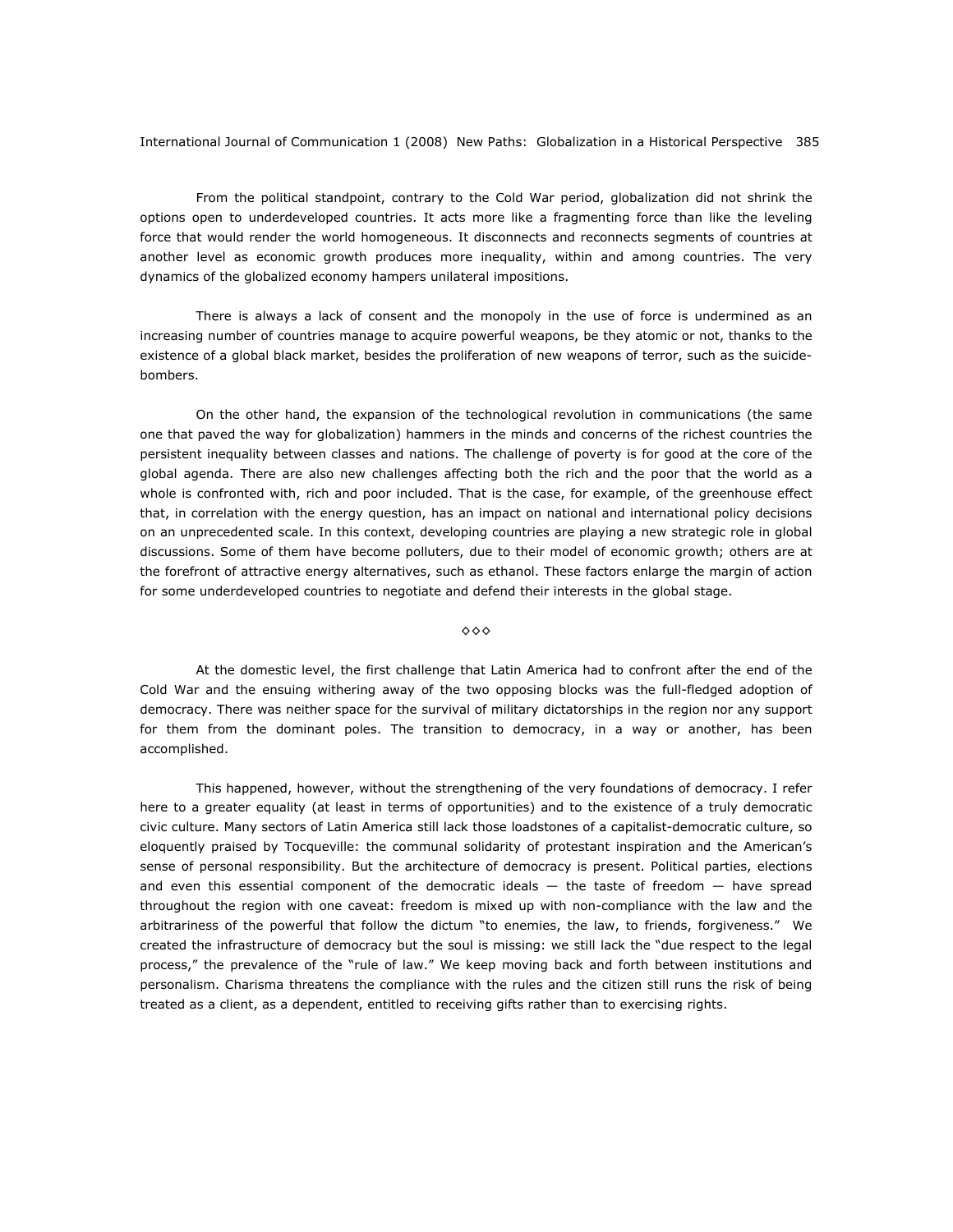The second challenge that globalization brought to the region was its insertion in the global competitive capitalism. It is essential to take into account these two challenges together — to build democracy, even though in an incomplete way, and to come to grips with globalization — to grasp what is happening now. Integration to the global market implied breaking with high protective tariffs and limiting state interventions over the market. These traditional instruments of protection against external competition and of promotion of a development *hacia adentro* had become inefficient. On the other hand, the rules for the attraction of international capital are clear: respect for contracts and reduced arbitrariness in interpretation of the law. To these conditions should be added economic predictability, excluding inflationary indulgencies and, hence, a greater control of public spending, and so forth. If we recall that in the 1980s oil crises affected many countries of the region and, combined with inflation, led treasuries to the verge of bankruptcy or to huge debts, we have another factor leading to drastic change in the action of states: the time for privatization had come. Privatization was undertaken less as the consequence of a neo-liberal-inspired ideological decision and more to help the adjustment of the government accounts and to provide market mobility to the large, previously state-run, corporations as well as to build the modern infra-structure needed for economic development. Even the companies that by political decision remained under state control started to operate in the market as large private corporations, having in the quest for profit, compliance with the law and transparency in decisions an ideal that, even when not fully attained, did limit the level of interference by political and partisan interests.

These overlapping processes generated a contradiction or, at least, an ambiguity between traditional interests rooted in the political system, with influence on the state apparatus and rules of the market, increasingly more homogeneous at the international level, due to the global standards of quality required for the operation of the productive system, specially in the case of exports of industrial goods. Moreover, the slow resumption of economic growth (which only from 2003 onwards received incentives from the international market<sup>2</sup>) and the growing demands from the masses created a cauldron of pressures. This situation led in several countries to political crises or, at least, to the electoral defeat of proponents of the modernization required for adjustment to the global economy. In some cases, democracy itself, not only the economy, started to be blamed for the failure to respond promptly to popular demands.

## ◊◊◊

Not all countries of the region had the conditions for an insertion in the new world order with opportunities for economic development and better well-being for the people<sup>3</sup>. In a nutshell, the hurricane

<sup>&</sup>lt;sup>2</sup> Comparatively, Latin America was not the region with the highest rates of growth in the world. In 2006, it will have grown around 5% and the forecasts by ECLA and the World Bank point toward a decrease to 4.5% and less than 4%, respectively, in 2007 and 2008. These figures are lower than the forecasts concerning the average developing countries, expected to grow beyond 6%, not to speak of China with an estimated rate estimated at more than 9% and India at more than 7%.

<sup>3</sup> As we did in the book about *Dependency and Democracy*, it is necessary to reconstruct, in an in-depth way, the historical-structural situations through which each country came to grips with the challenges of globalization. On the diversity of the Latin American response to global challenges, see Carlos Pérez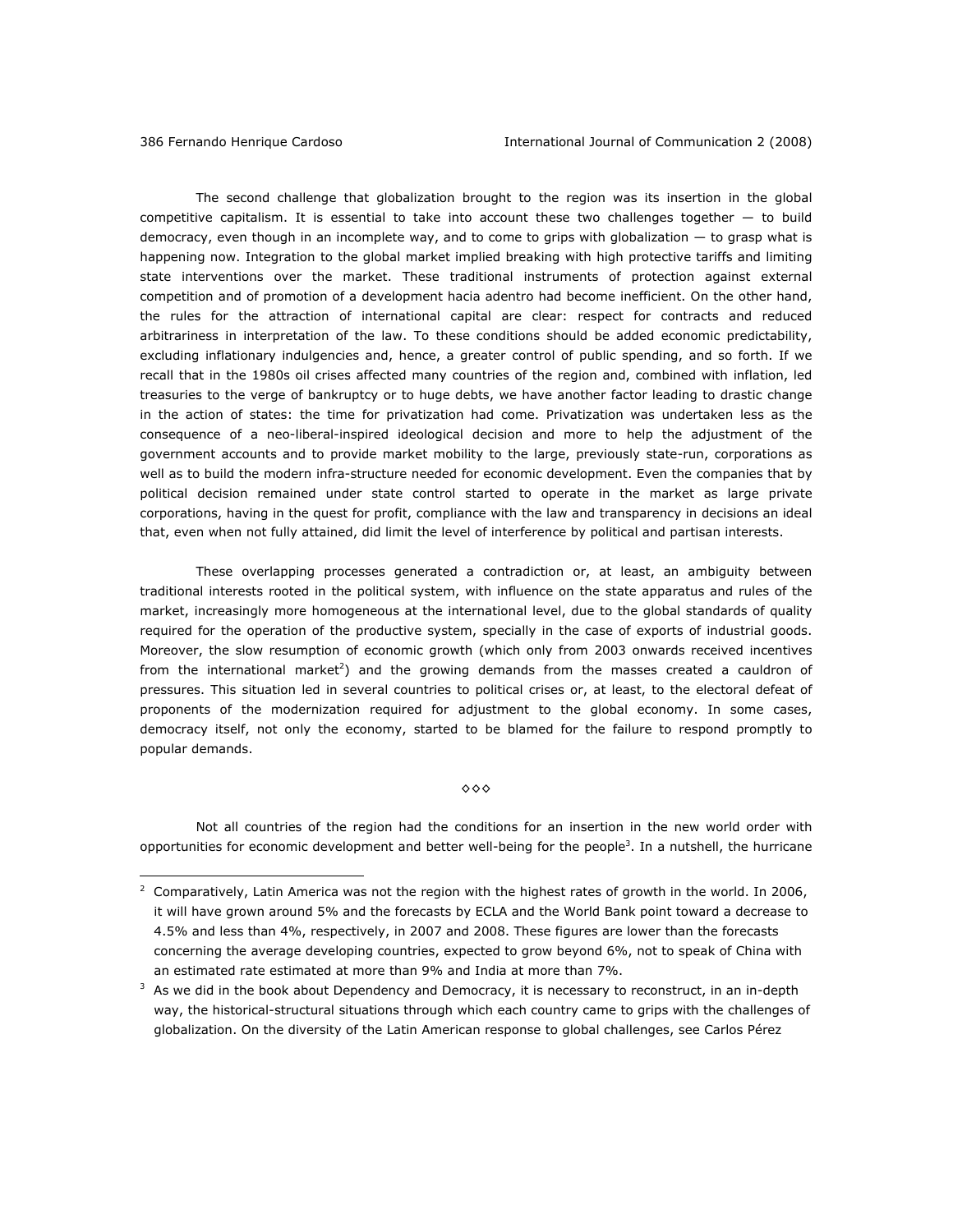of macro-economic adjustments that swept the continent in the last decade of the past century (known, unjustly, as the application of the Washington Consensus agenda) took different forms and met with different political, economic and social situations. By and large, countries lacking a diversified economy, specially those with characteristics similar to the old economies of enclave (Bolivia, Ecuador, Venezuela and some countries of Central America) experienced a greater difficulty to adjust positively than countries whose economies and societies had undergone processes of diversification and had developed an urbanindustrial base that complemented the agro-exporting sector.

The climate of political freedom and the continuity of elections enabled previously marginalized sectors gradually to enter the stage. There was a resurgence or emergence, all over the continent, of peasant demands as well as a growing pressure by urban masses. In the first stages of globalization, there were protest movements of Cuban or Maoist inspiration. In one particular case, that of Allende's Chile, the demand for profound social change was supported by the popular vote and gained power. After the downfall of Allende, a process that had the participation of the international forces fighting the Soviet block, and after the smothering of the strongest guerrilla movements, such as Sendero Luminoso, the Tupamaros and the Montoneros, or of their containment, like in Colombia, the high-pitched rhetoric for change was not followed by transformative action. The nonexistence of "another bloc," with the demise of the Soviet Union, limited the transfer of the revolutionary myth into reality.

This does not mean that the revolutionary myth has disappeared from the ideological amalgam of political movements active in many parts of the region. The appeal of a radical structural transformation remains alive in many them, from the neo-*zapatistas* of *comandante* Marcos, through the Bolivarianistas proclamations of the Venezuelan leadership, to the Bolivian *indigenismo* and the rebel movements in Guatemala. The same is true for Colombia, where the *narco-guerrilleros* still see themselves as revolutionaries. In other cases, like in the Landless Movement (MST) in Brazil, the overall situation of the country is so removed from the revolutionary rhetoric that it is hard to assume it publicly, even though the dream of "another society" remains alive.

More recently, the political challenge to the established order took a new shape.

Many have used the notion of populism or neo-populism to characterize the policy of countries like Venezuela, Bolivian or even Argentina, given the charisma of the leader and the "distributivism" of these countries' social policies. What emerges from these experiences, however, is above all the mistrust of markets and the return to statism. The new populist situations emerged in reaction to the adjustment policies, blamed for all the evils of the present. Hence, the regressive component of the rhetoric that supports them. Their leaders do not propose new forms of social or economic organization. Their rhetoric is negativist. They give voice to an anti-American and anti-globalization message, but abstain from defining the utopian way towards a future of greater equality and economic prosperity. Pari passu with the messianic attitude of the Bush government that imposes political regime change and sustains the legitimacy of preventive wars, anti-Americanism is the magnet for the new Latin American populism. An

 $\overline{a}$ 

Llana, *Modelos politicos internos y alianzas externas,* Universidad Siglo 21 y Torcuato di Tella, draft, 2007.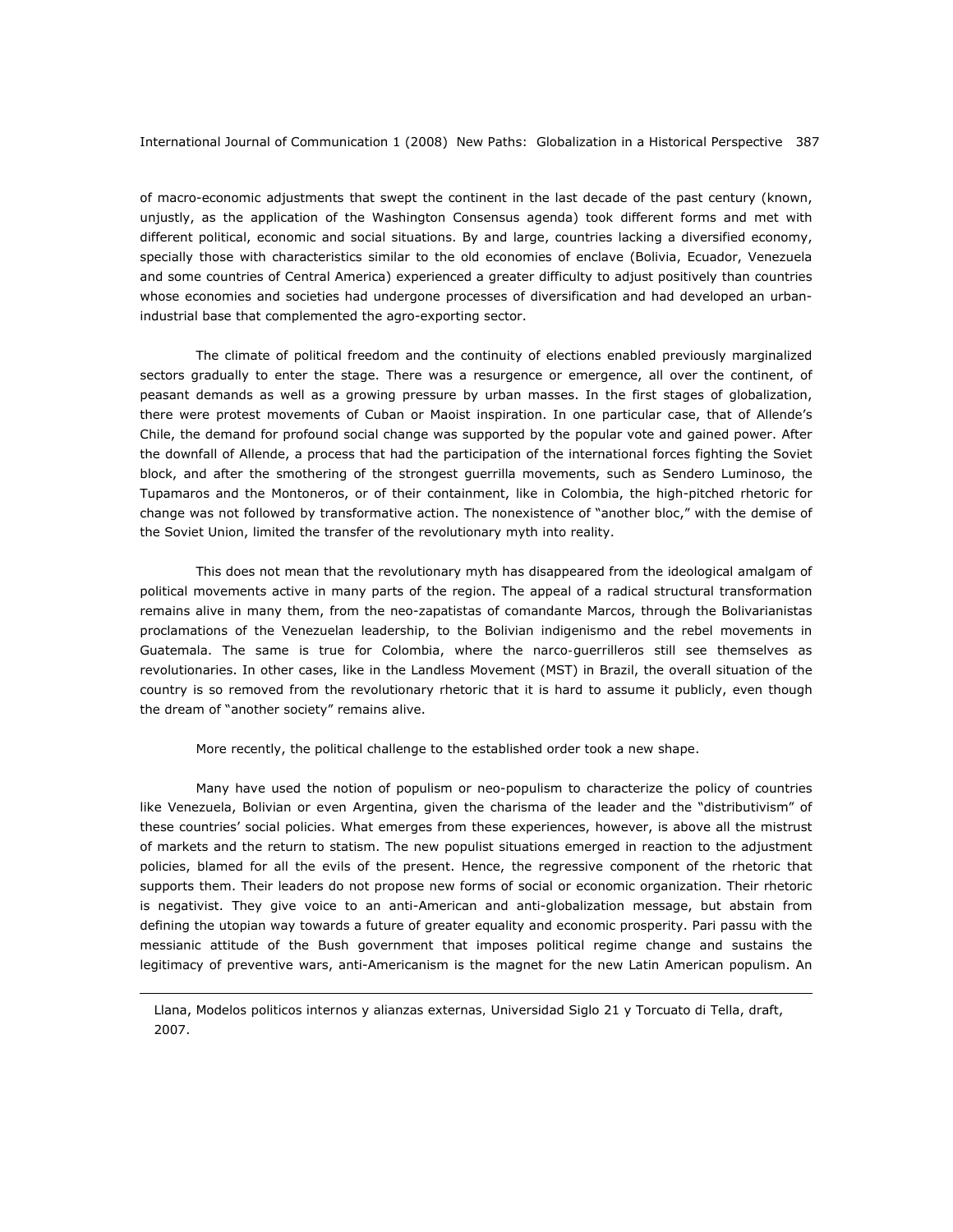external enemy is singled out to justify the national-statist rhetoric in a way that is immediately understood by the masses, increasingly disgusted with the arrogance of Bush's America<sup>4</sup>.

Though these patterns of political behavior have been qualified as populist (even in the case of Lula in Brazil who, from time to time, is defined in those terms), they differ significantly from the classical populism. We are living through situations that are different from former populist processes, of a Varguista or Peronista type, or whatever other name they may have had. Those appealed directly to the masses, partially incorporating them in society. They despised representative democracy, promoted the redistribution of resources but did not seek to change the prevailing social and economic order. Anti-Americanism was strong with Perón, but was not a characteristic of Vargas. And both never entertained an anti-market stance. Their statism, especially in Vargas democratic period, was more pragmatic – as today's privatizing wave – than ideological. The new populism, of Chávez or Morales, has in common with their predecessors the policies of income distribution. However, it is much more anti than in favor of, and does not hide its hostility towards the markets. In Morales's case, there is still the *indigenista* component that drives the rhetoric toward the proposal of another society, based on non-Western values.

Each country implemented the agenda of adjustments to the global order according to their specific situation. In countries with an economy with little differentiation and dependency on one basic export commodity, like Bolivia, the consequences of the adjustment were traumatic. There was an outright crisis of the political system and the rise of a leadership with indigenous roots strongly influenced by the negativism typical of the anti-globalization reaction. In Ecuador, the same conditions generated a situation of profound instability, with indigenous communities playing an active role in political pressure. It would, therefore, be simplistic to explain the dynamics of these countries just as the result of a lack of economic alternatives in the globalized world. These factors interacted with the demands of cultural identity expressed by indigenous masses, previously marginalized from influence in society (in Bolivia, for instance, more than 60% of the population declares to be indigenous). The same is true of other countries where the original populations conserved their cultures and are in sufficient number to exercise political power in times of democratic affirmation.

The difficulty to accommodate democratic demands to the macro-economic adjustments in countries with few productive alternatives characterized Venezuela already under president Caldera. They paved the way for Hugo Chávez's successive armed or electoral victories. With the difference that Venezuela controls an important tool for success in the global world, oil. Fujimori's Peru (still at the time of Sendero Luminoso's revolutionary illusions and before the end of bipolarity) escaped this dilemma. Thanks to the liberalizing reforms that were pursued by President Toledo, Peru achieved high rates of economic growth and a certain differentiation of its productive base. This opened space for a modest incorporation of segments of the impoverished masses.

<sup>4</sup> For an instigating analysis of what anti-Americanism and the national-statist vision have meant for Latin America, see Eduardo Graeff, "Nossa América e a deles." draft, Brasilia, July 2006.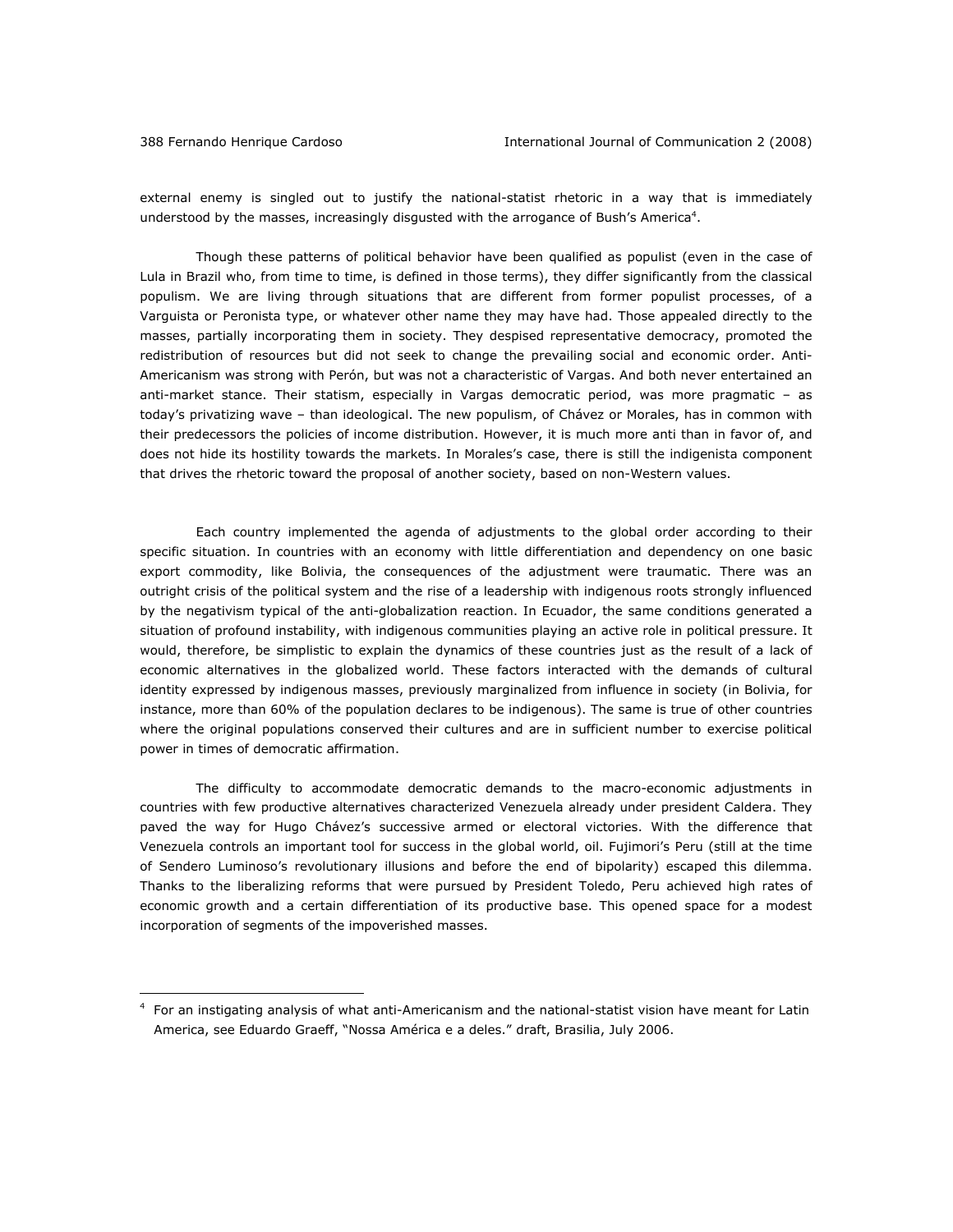Let me again restate the importance of avoiding simplifications. It was not only the inconsistency between the modernizing pressures of the globalized economy and the scant productive differentiation of these countries that led them to political crises. There was also a fraying of pre-existing democratic institutions, undermined by corruption and by inefficiency, as occurred in Venezuela prior to Caldera and in Peru. And it was not a hazard that in both Venezuela and Peru what happened was the tearing down of relatively old democratic experiences, not military dictatorships.

Chile represents a different and specific case. Since the pre-globalization period, Chile, although crucially dependent on the export of copper, presented a more diversified economy. On the other hand, the beginnings of the Chilean adjustment took place (without the reward of economic growth, let it be said) still during Pinochet's government. Later, with the redemocratization, Chile achieved what few countries could, a consensual agenda supported by government and opposition — moreover, a consensual policy embedded on society itself. This led to the strengthening of democratic institutions and the promotion of economic growth. Pinochet's violence produced antibodies in a society with a history of deeply rooted values of respect for the institutions.

Nothing was written or pre-ordained, of course. Political options evidently depend on leadership and Chile had competent leaders. Competent and capable of understanding that, in the global economy, the brand, the design, the circuits of commercialization, together with efficiency and compliance with the rules, are as important as abundant natural resources, labor force and capitals to accomplish a full economic circuit in the framework of the national frontiers. In other words, we no longer live in a time where the Prussian economic model *a la* Frederich Lizt, or even of the industrialization driven by import substitution, was seen as the only path toward GDP growth. Exporting oysters, salmon, wine or fruits, provided that in accordance with the quality requirements of the global market, adds value to products and leads to an international insertion appropriate for a country with a relatively small economy and population.

This strategy highlighted the value of a political model that might be called "globalized social democracy." which does not fear the external market. Rather, it values the institutions, the responsibility of citizens and is aware that the stability of the democratic process depends on some measure of economic progress. But also, a great deal depends on active policies geared to reducing poverty and enhancing social well-being. Somehow, this application in our continent under other conditions, referred to in Europe as *market social economy*, with the difference that, besides respecting the rules of the local market, there is an engagement with the global market and the promotion of social and economic policies that stimulate social action by governments and society. In countries marked by an Iberian cultural tradition, like ours, possessive individualism and the belief that competition in the market leads to common good have never been assimilated. This facilitates the acceptance of the new version of the social democracy. It promotes economic modernization and, at the same time, paves the way for action by government in the social and productive areas. It also stimulates an active civil society. Far from praising individualism, this philosophy values people's engagement in society, imparting them with responsibilities, especially in the struggle against poverty and inequality.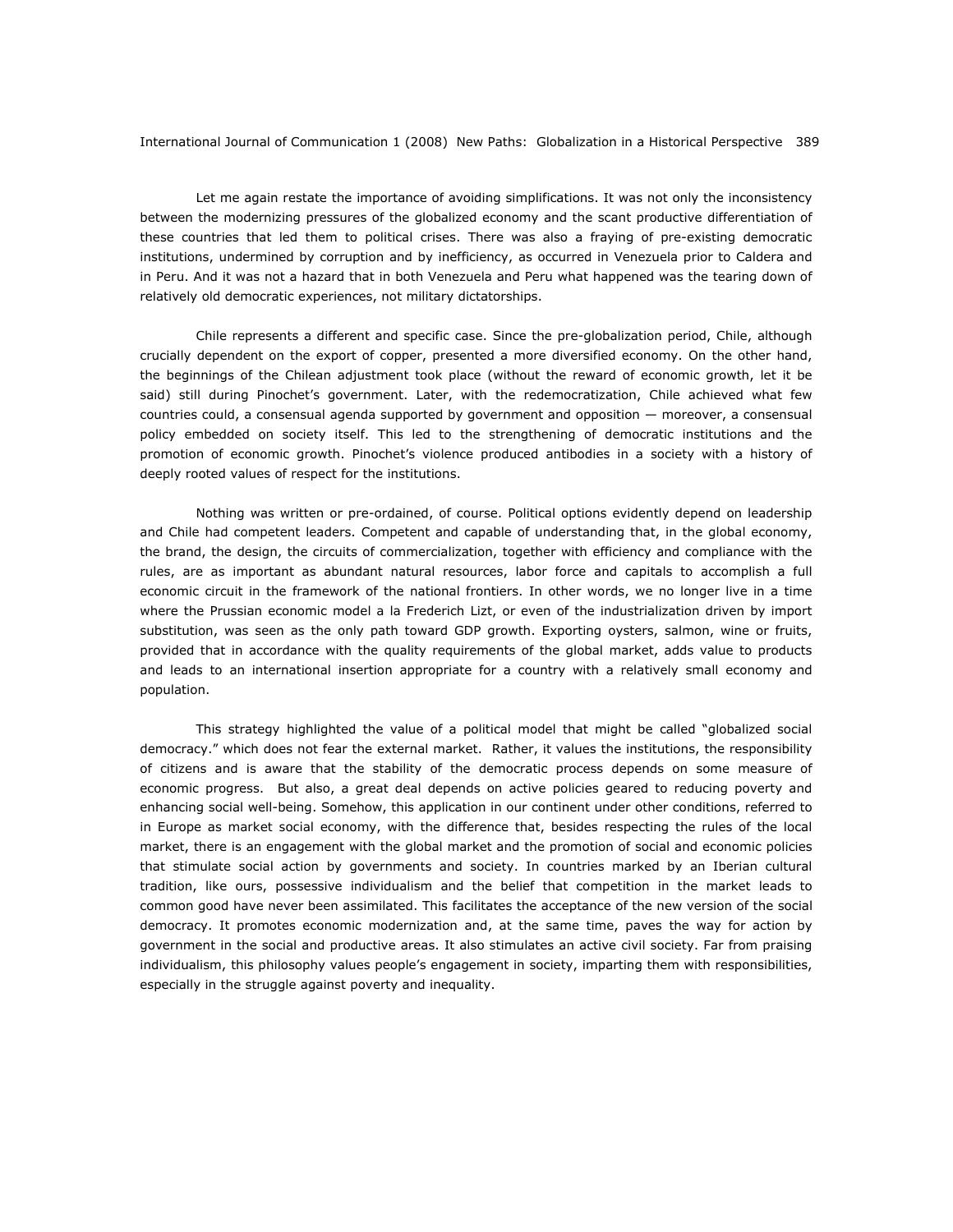This was also the path followed by Brazil. A country with a greater degree of economic diversification than any other in the region, facing obstacles like none other to overcome poverty and social inequality. Brazil underwent the opening of the economy, the reforms of the state (still incomplete), taking forward its democratization despite relatively low growth rates of its domestic product over the last 15 years. The resilience of economic structures and democratic institutions, combined with the existence of a vibrant civil society led to significant progress in response to the dual challenge of building a democracy and participating in the global market. In contrast with the Chilean experience, based on consensus, the Brazilian case's political disputes between the two polarizing parties, Partido dos Trabalhadores (PT) and Partido da Social Democracia Brasileira (PSDB), did not hinder the pursuit of both processes. The differences between the parties finally proved to be less of an ideological nature than linked to the struggle for political power. There was one fundamental difference: the belief in the values and practices of democracy is stronger in the PSDB while the Leninist vision of the path "political party  $$ state controlled by militants — with the goal (or excuse) to promote far-reaching reforms, remains alive, even though somewhat faded, in the PT. Once in government, the PT pursued, in broad terms, the same policies adopted by PSDB. It may eventually reduce their impetus or introduce changes here and there, but nothing that undermines the path followed since the previous government, insofar as such path was not arbitrarily chosen by one government but embodied what was needed to adapt the country to the challenges of reality.

What I said earlier about Chile can be repeated for the Brazilian case. Much more than following a neo-liberal model, the policy adopted in Brazil followed the model of a globalized social democracy. Brazil seized the opportunities of the global market, deepened the economic transformations that came from previous decades and what seemed an impossibility in the past is today a reality. The country became an exporter of sophisticated industrial products (such as airplanes or cell phones), developed autonomous technologies<sup>5</sup> (for instance, deep-water oil drilling), revolutionized its agro-industry with new technologies and is seeing some of its companies<sup>6</sup> become global players. Simultaneously, it launched ambitious social programs, both with a universal scope (health and education) and targeted to specific groups (land reform, social protection networks and direct income distribution). The levels of poverty and even, incrementally, those of inequality started to fall since the nineties<sup>7</sup>.

 $5\,$  In the case of the agro-industry, the role played by EMBRAPA, the state agency for agricultural and cattle-raising research, was prominent. With its more than 1,000 Ph.D.s, it developed new techniques enabling the adaptation of seeds to previously deemed unproductive savanna areas, like the Brazilian cerrado.

 $6$  There are more than a dozen Brazilian corporations, including the state-owned oil company, that through mergers and acquisitions are expanding on a global basis. Vale do Rio Doce Company is the second largest global mining corporation. Embraer has plants even in China. The steel, beverages, textiles and citric industries are also becoming globalized.

<sup>7</sup> A recent study by IMF economists recalculated the impact of the *Plano Real* on the income of the poorest. They concluded that, instead of talking about a 1.5% annual increase in income, it would be more correct to speak of 4.5%, which accounts for an immense cumulative effect (Francisco Ferreira, Philippe Leite and Julie Lichtfeld, *The rise and fall of Brazilian inequality*, Development Department, International Monetary Fund, 2007. On the other hand, the minimum wage has been growing, in real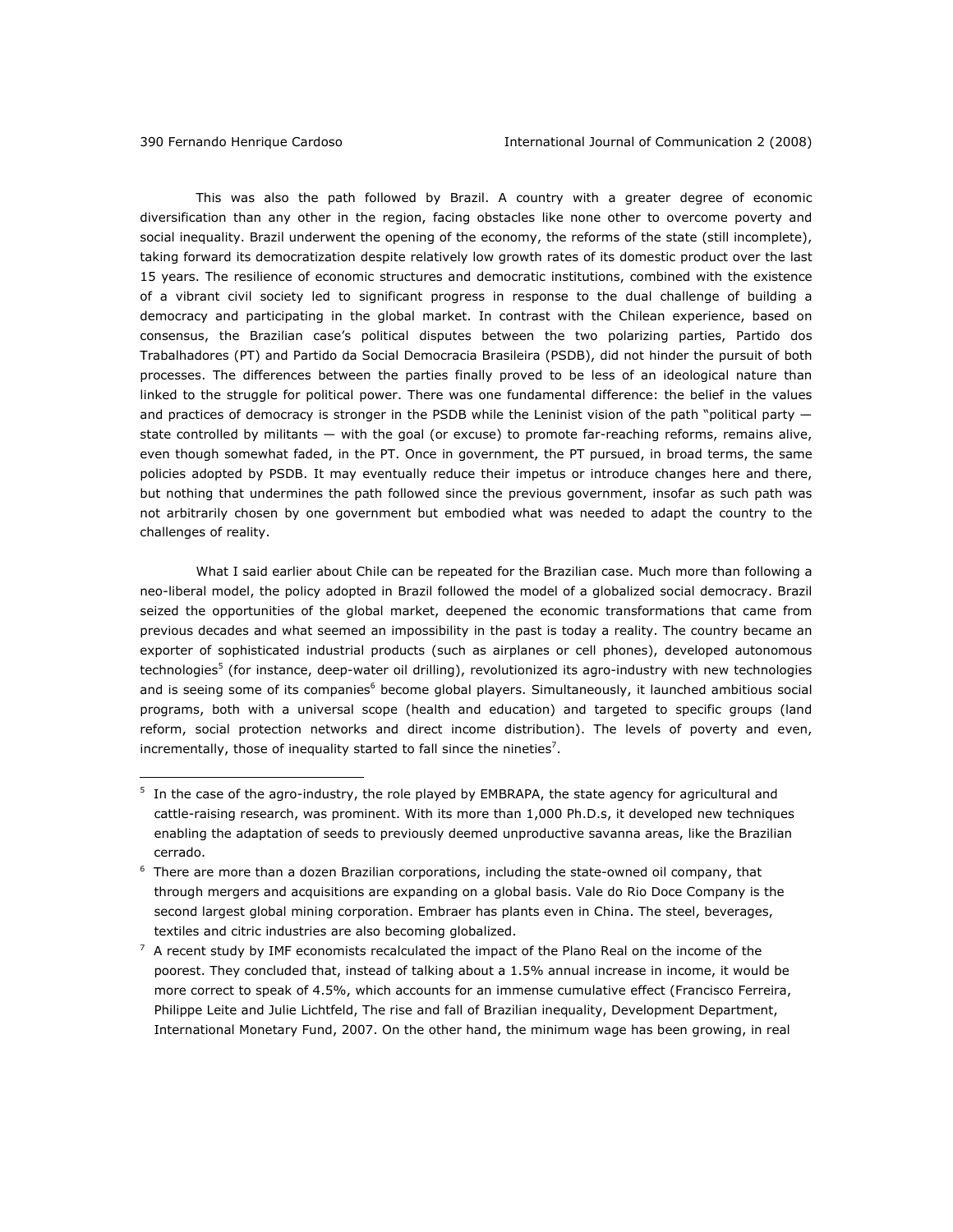In Argentina, events followed a different course. There was no correlation between the economic advances in the period prior to globalization and an effort aimed at productive diversification. The preexisting industrial investment was not the basis for the country's integration in the new phase of the world market. Since the 19th century, the Argentinean economy was internationally integrated through agriculture. With globalization, linkages were deepened in the same way.

The adjustment undertaken in the time of President Menem and Minister Cavallo — this, indeed, a truly neo-liberal one — did not prevent Argentina from being more severely hit than other countries by the consequences of the world financial crises. The way government controlled inflation, pegging the peso to the dollar, led the economy to default as soon as the speculative international tornado turned against the local currency. Argentinean democracy, however, remained afoot even though reeling (De la Rua resigned the presidency; there was a succession of interim presidents until Eduardo Duhalde took power). With the election of President Kirchner, due to the action of the minister of Finance, Roberto Lavagna, the government managed to control the crisis, without having to accept the negotiation of the foreign debt on the traditional terms proposed by the IMF.

Having reestablished the control over the economy, the Kirchner government opted for an intermediary path between the neo-liberal position of his predecessors and the strengthening of the internal market to stimulate industrialization and growth of domestic product. It raised custom tariffs, imposed price controls and, fearful of Brazilian competition, reneged on some integrationist measures that the Mercosul had adopted. Argentina remained, therefore, to a certain extent in the sidelines of the more dynamic international market. The success of the adopted policies is based on the high rates of economic growth allowing the government to mitigate the demands of the popular classes, highly repressed in the previous period. These rates were achieved due to the expansion of international agricultural commerce, accelerated by China's entry on it, and to measures protecting local production. It was in this context that the president asserted his popular leadership, in this case with a higher resemblance with the past, even though without the fiery anti-Americanism of early Peronism.

To conclude these considerations, we have to mention another important country of the region, Mexico. If there was one country hard-pressed to rebuild its policies and institutions to respond to the dual challenge of the globalizing modernization and of democracy, that was Mexico. Heir to a political system stemming from a popular revolution which had withered away in bureaucratism from a single ruling party and in a strong state intervention in the economy, Mexico did not seem poised to engage constructively with the changing times. The regime of the Institutionalized Revolution had achieved marked economic progress but had also created all kinds of difficulties for the flourishing of a competitive market, opening of the economy, political power alternatives and democratic transparency.

terms, at an average rate of 4% a year since 1993. As for inequality, measured by the Gini coefficient, it has also decreased, as outlined in the World Bank's report for the decade of the 90s and has continued to decrease in the current decade.

 $\overline{a}$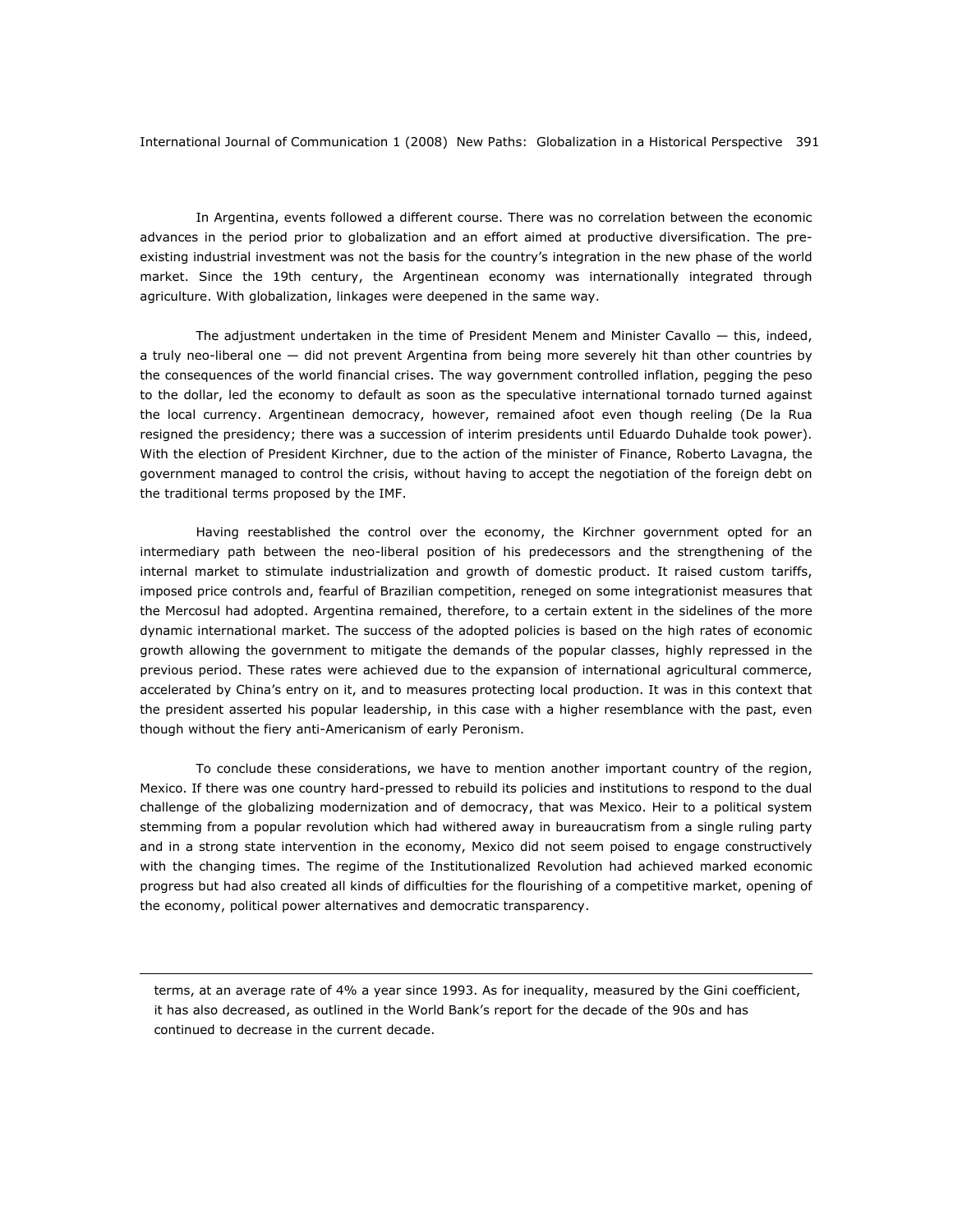I recall the conversation I had with the present Italian Prime Minister Romano Prodi, when he exercised this same function before the effective entrance of Italy in the Maastricht rules and fiscal disorder prevailed in the country. I asked him how it would be possible to fulfill the obligations in terms of fiscal and budgetary control for Italy to integrate the European Union. He answered: there is only one way — to sign the engagements and impose the discipline from the outside in. That is what happened with Mexico. By signing the integration agreements with the USA and Canada, the country entered into a straitjacket. The NAFTA can be contested by the opposition but, for better or worse, it set the parameters for the Mexican economy and opened new perspectives for the country.

The previous economic diversification already signaled in the direction of an industrialization complementary to the American economy. The *"maquila*" was already in place, based on the local assemblage of components of durable consumption goods geared to the North American market. The production expanded and became differentiated. Today, Monterey, center of the area of greatest industrial dynamism in the country, became an important pole, even hosting (as in the Brazilian case) global companies, for example, in the cement sector. There was a partial privatization of public companies, as in the case of telecommunications (with less emphasis on regulatory agencies and competition than in Brazil); power companies stayed in government hands and the financial system (contrary to Brazil) was denationalized.

The impression one has is that, in the Mexican case, there was a one-way integration in the North American market. Statistics show the enormous proportion of export products going in that direction (circa 90%)<sup>8</sup>. Economic growth accelerated in the initial phase of globalization, lost impetus later on and, as in Brazil, employment demand did not match employment supply, which explains the persistence of the migratory flow to the United States. Mexico still has indigenous populations with a relatively low level of integration to the national society and suffers from a lack of transparency in the political system (despite the democratizing efforts that started electoral reforms in the seventies and were deepened during President Ernesto Zedillo's government. The Mexican answer to the globalization challenges generated a significant level of economic growth but was obtained thanks to the growing links with a single large market. The political process, event though advancing, has not yet fully consolidated the democratic practices. This is reflected in the electoral rhetoric that keeps emphasizing nationalist values (to warn against the risks of an umbilical link with the American economy) and has not yet disassociated itself from the anti-globalization and anti-American debate, as expressed in the recent campaign by López Obrador, defeated by President Calderón by a slim margin of votes.

#### ◊◊◊

As the purpose of this lecture is not to analyze exhaustively each country, I will abstain from making specific references to many of them. Some, given the small dimension of their economies, keep looking for some trade agreement opening space for their exports (as is the case of Uruguay and

<sup>8</sup> Brazilian exports have always been more diversified. Today, 18% are exported to the U.S., 22% to the European Union, 23% to Latin America and 37% to other parts of the world. Sixty percent of the exports are made of industrialized goods.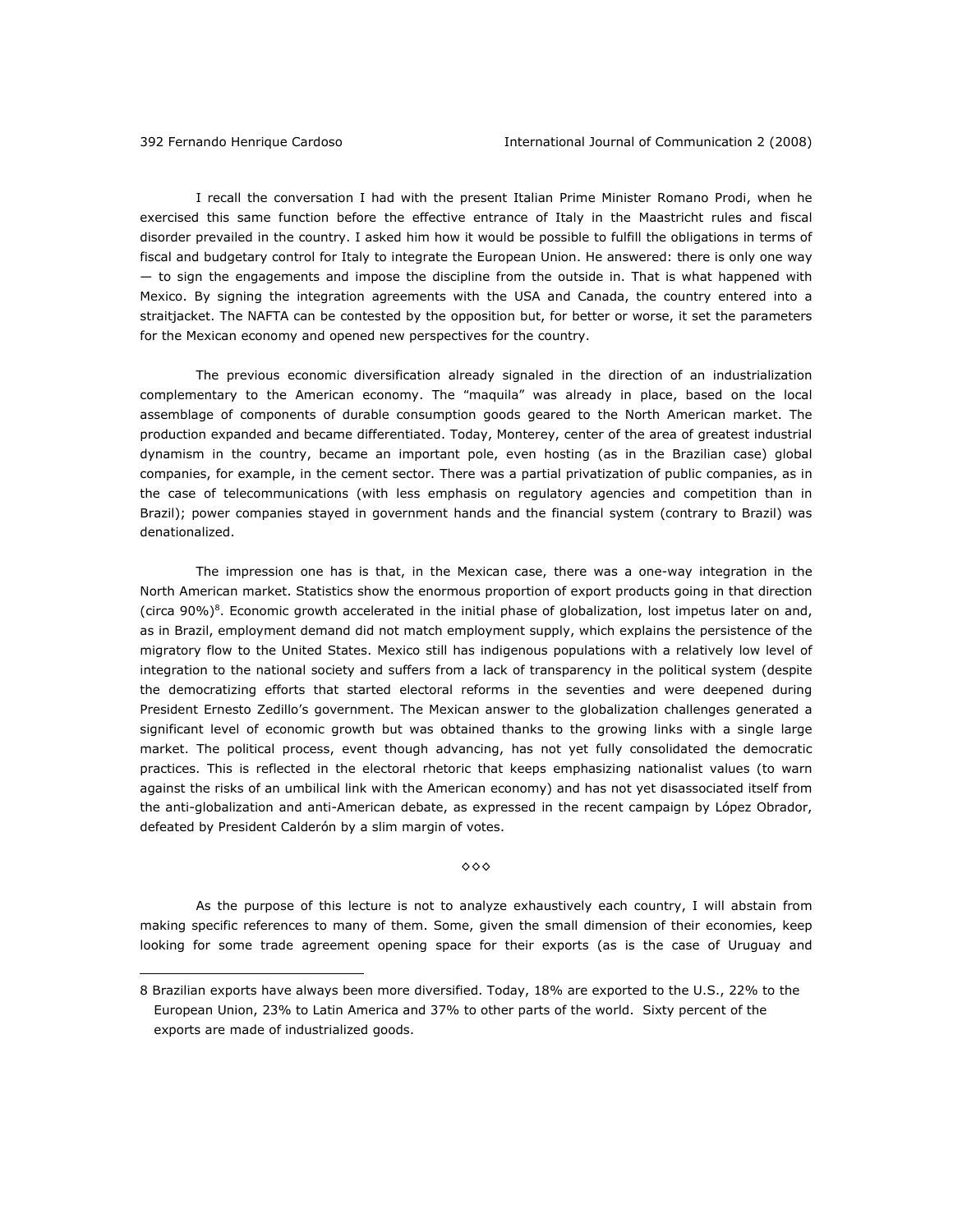Paraguay). They respond to the challenges of democracy according to their history and tradition. Uruguay, for instance, ruled today by a Left coalition, preserved its democratic tradition.

If I had to qualify the Uruguayan political system, I would say that it is closer to the Chilean-style contemporary social-democracy than to the anti-market and anti-globalization positions adopted by the countries of the old economies of enclave.

Paraguay, in turn, characterized by a political system with a strong patrimonialist and clientelistic tradition, has not moved away from this pattern and has not found a way toward economic growth that would release it from the grip of underdevelopment. Paraguay has therefore more possibilities to follow the paths of today's anti-liberal and anti-American populism than to attempt a different alternative.

The countries of Central America represent a fairly specific case. In all of them, representative democracy is afoot in its traditional form, that is, without the complement of active civil societies capable of stimulating citizen social participation and reducing clientelism. This happens, of course, at variable levels. In Costa Rica as well as in Panama and Santo Domingo, the landscape is more dynamic. In other countries, like Nicaragua, we are witnessing the return to power of leaders that, in the past, seemed closer to the Cuban ideals. If, today, they still cling to them, it is in a watered down way, given the changes that took place in the world and in their own local economies. Taken as a whole, Central American economies have found some relief thanks to commercial agreements with the United States that opened market shares to their few export products, while deepening the traditional links of dependency. Globalization here, more than in Mexico, that has at its disposal a larger array of productive resources, is synonym with a growing and unequal relationship with the United States.

There are, however, some trends that qualify the Central American situation. The main one is the migration to the United States that generates a huge volume of income remittances to the families that stayed in the countries of origin. One out of each three Salvadorians lives abroad, 2.5 million of them in the United States alone. The same happens in neighboring Mexico, with many millions living in the United States and sending money back to their families, even though the dimension of the phenomenon is smaller given the size of Mexican economy and population.

Not only the people of El Salvador, but also the Colombians, the Ecuadorians (many of them in Spain), Dominicans, etc., migrate and create attachments of a different nature with the host country. Their remittances have a huge economic impact in the countries of origin. It is easy to imagine the complexity of the relationship thus established between them and the United States, made, at the same time, of reaction against and cultural and financial amalgamation. All this leads to a scenario that is quite diverse from what happens in the relations between the Southern cone of South America and the United States.

# ◊◊◊

It is time to conclude. I tried to demonstrate in this essay that the historical- structural framework of analysis is still useful to describe the transformations generated by globalization in the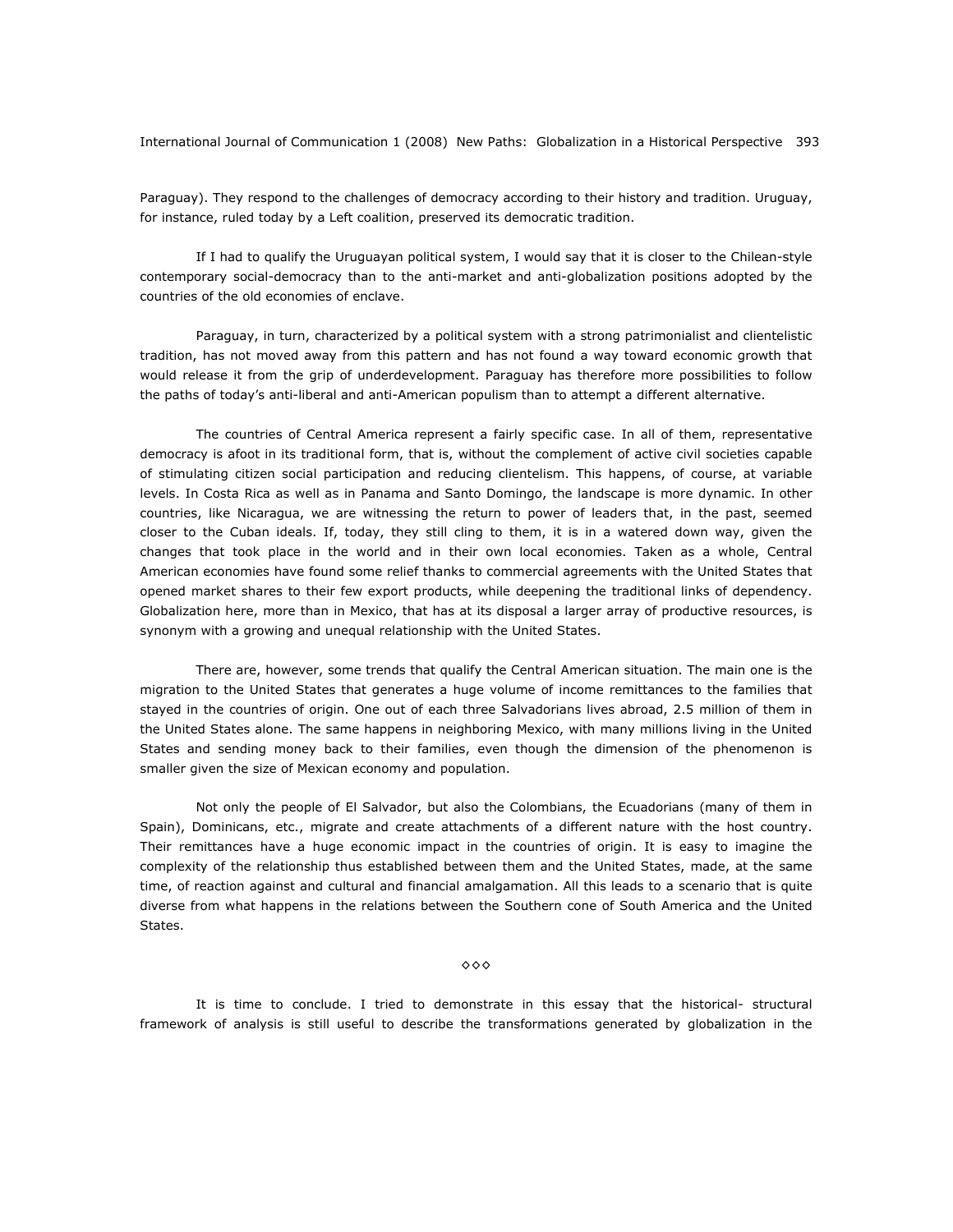underdeveloped countries, provided that it is used with the subtlety needed to avoid reductionism in the analysis. Globalization, in the same way as *dependencia*, is nothing more than an enfoldment of the capitalist system in today's historical conditions.

The standpoint of the structural analysis conditions, but does not determine, the shape taken by economic and political processes. Political strategies of insertion in the global economy have a certain margin of autonomy. Even though they depend on factors that differ from country to country such as the local capacity of income accumulation, the presence of direct foreign investment, the mix between nationally controlled production and the one controlled by multinationals, the participation of the public sector in production, the capacity of the leadership, the prevailing ideologies and so forth. In other words, there are alternative paths. Not all and any of them, of course, nor with the same chances of success in every country. The choice of the alternatives and their ultimate success depend as much on the structural basis as on the political capacity of the leadership, and even on the institutions and political culture in the broader sense.

In the recent history of Latin America, at least three countries achieved a more favorable integration in the globalized market and provided more or less acceptable, even though still insufficient responses to the demands of their populations: Chile, Brazil and Mexico. Others developed a strategy of *exit*, rather of withdrawal, like Argentina, while the majority, like the countries of Central America, Uruguay and Paraguay, lacking the resources to accelerate the transformation of the economic base needed to achieve a qualitative leap, designed survival strategies looking for niches in the global market for their traditional production. And, there are those that disposing of a global value commodity, but lacking the other resources needed for bolder globalizing leaps, defined a *voice* strategy: they vocalize their discontent with globalization as a whole and, in less clear terms, also with representative democracy. Not to speak of countries like Peru and Colombia<sup>9</sup> that, even though with less resources than the three forerunners in terms of globalization, dispose of enough resources to give them, in time, better chances to face the challenges of the new world order.

The failure to take into account these multiple paths and alternatives would be similar to not acknowledging the structural limits (even though changeable across time) imposed on developing countries. Globalization, as I have insisted, implies in the extension to the planetary scale of the financial links and the rapid diffusion of new productive techniques that create the so-called knowledge economy. Both processes remain, by and large, under the control of the great multinational corporations or the mega financial organizations, based in a handful of countries. These remain the dominant players in the global economy.

However, the number of main partners is not static; suffice to see what is happening with China. It is also clear that the path to enlarge the chances for creation and diffusion of new technologies and access to capitals is an arduous one. Even though, to mention just the countries with the largest

<sup>9</sup> For an analysis of the different strategies of insertion in the global order, see Santiago, Javier, *Latin America as a Political Economy of the Possible*, Cambridge, Mass., 2006, MIT University Press.